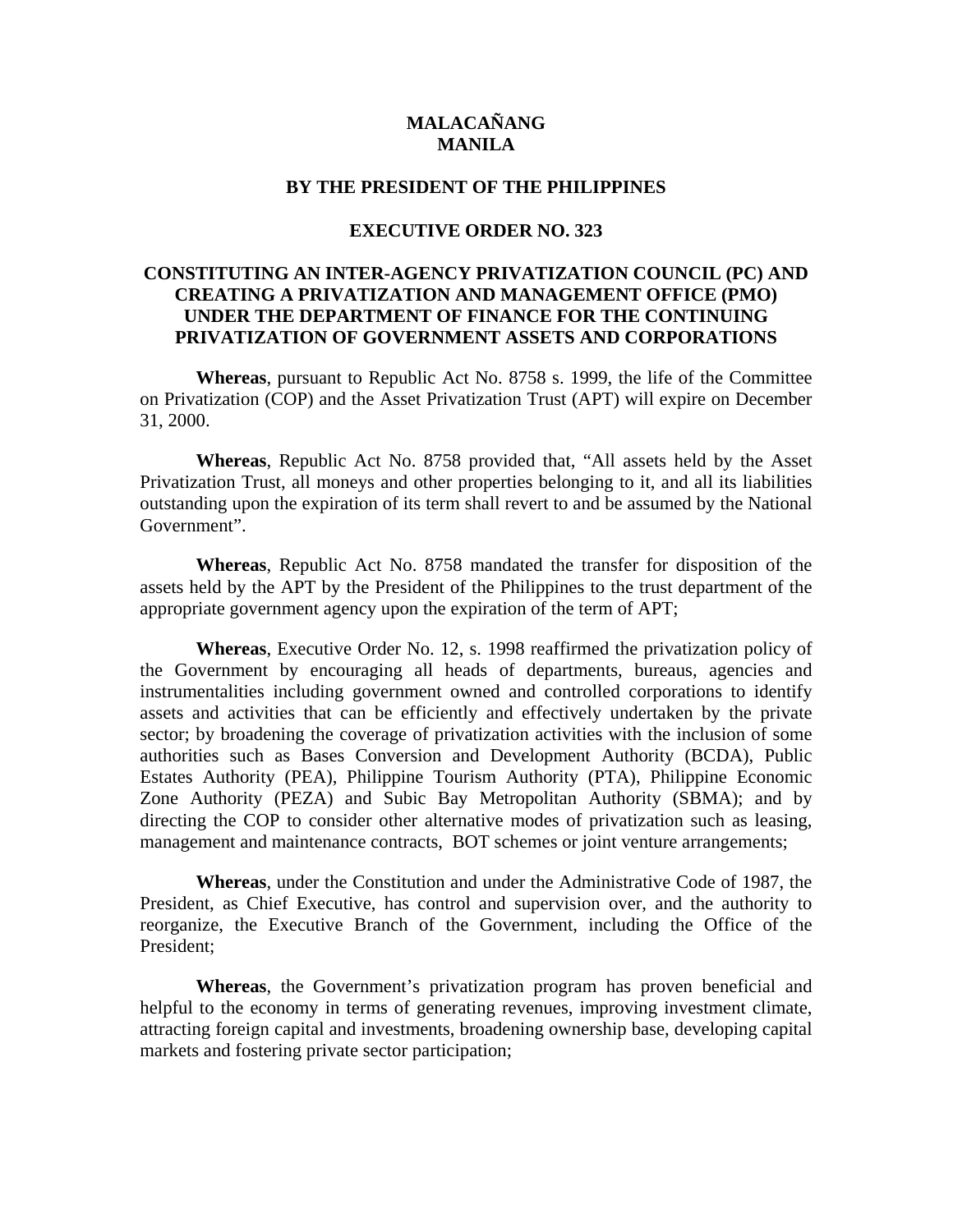**Whereas**, there are remaining partially sold and undisposed accounts approved for privatization consisting of 150 transferred assets, of which 88 are partially sold and 62 are still undisposed, 57 government owned and controlled corporations, of which 31 have been partially sold and 26 are still undisposed, and several surrendered properties with sizeable amount of projected revenues for the much-needed resources of the Government;

**Whereas**, there is a vast opportunity for greater private sector participation in the development of the Philippine economy with the successful launching of Government's PROGRESS Bonds and the pending enactment by Congress of the bill restructuring of the power industry and privatizing the National Power Corporation;

**NOW, THEREFORE, I, JOSEPH EJERCITO ESTRADA**, President of the Philippines, by virtue of the powers vested in me by law, do hereby order:

#### **Article I. Restatement of the Policy**

**Section 1. Restatement of Policy.** The National Government hereby restates its privatization policy to promote an orderly, coordinated and efficient privatization of remaining government corporations, assets, activities and idle properties which have been identified as unnecessary and inappropriate for the government sector to maintain.

### **Article II. The Privatization Council**

**Section 1. Organization**. There is hereby established a Privatization Council (PC), referred to as the "Council", to oversee the privatization program of the Government.

**Section 2. Composition**. The Council shall be composed of the Secretary of Finance as Chairman, with the Secretary of Budget and Management, Trade and Industry, National Economic and Development Authority and Justice as members. The National Treasurer and the Chairman of the Presidential Commission on Good Government shall be non-voting members of the Council.

The Technical Committee shall also be established to be composed of the representative of the Department of Finance as Chairman, and representatives of the Department of Justice, Department of Budget and Management, Department of Trade and Industry, National Economic Development Authority, Bureau of Treasury and the PCGG, as members.

**Section 3. Objectives, Powers and Functions**. The Council shall direct, supervise and coordinate all privatization and similar disposition efforts undertaken by the Government in order to promote private sector participation in developing the Philippine economy and to generate maximum cash recovery for the National Government. In pursuit of these objectives, the Council shall assume all the powers, functions, duties and responsibilities, all properties, real or personal assets, equipment and records, as well as the obligations and liabilities previously held or exercised by the COP under Proclamation No. 50, as amended, which have been devolved to the National Government pursuant to Republic Act No. 8758.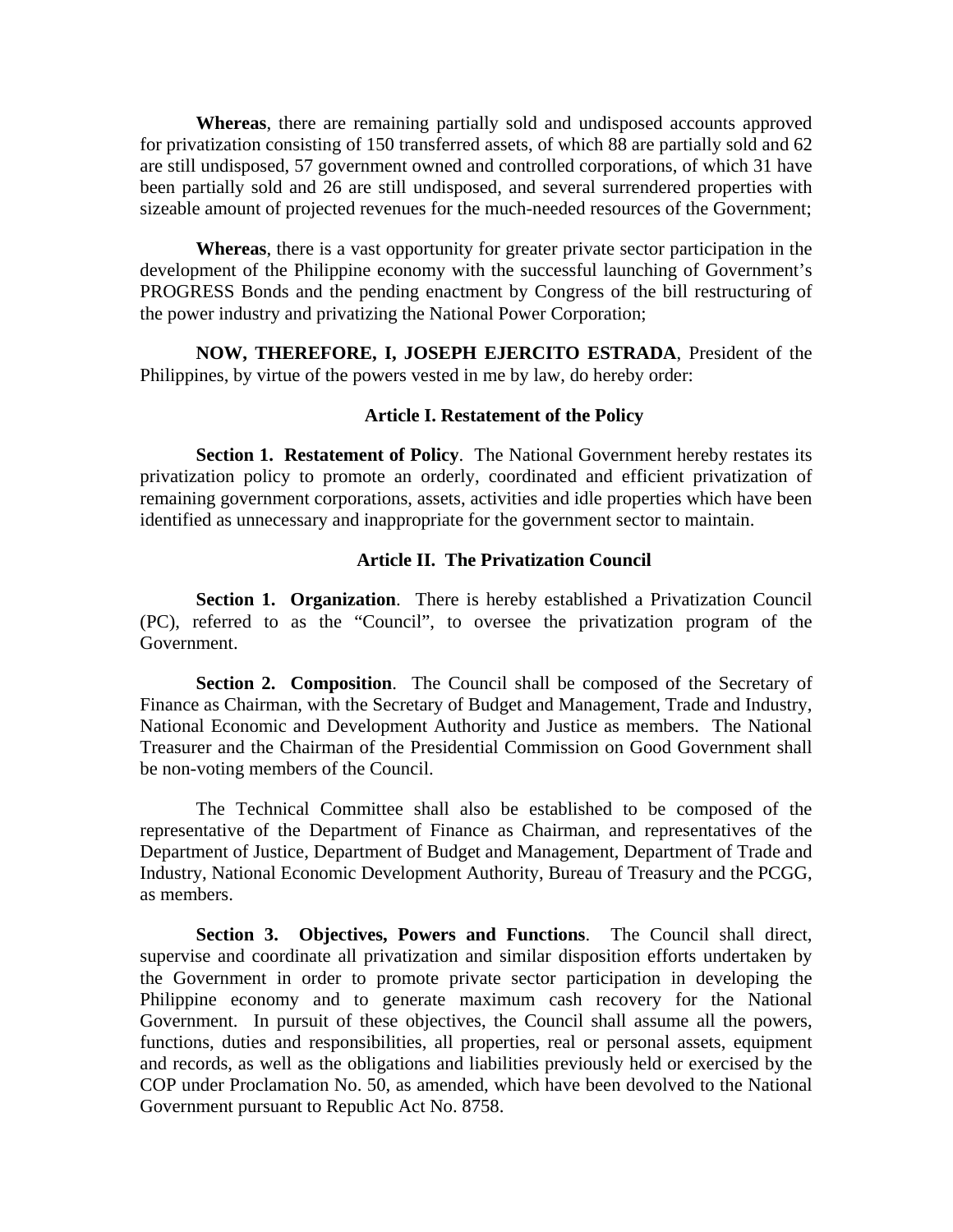**Section 4. Meetings**. The Council shall meet at least twice a month, or as frequently as necessary to effectively discharge its functions and responsibilities and expedite the disposition of GOCCs, assets, activities and other government properties.

The presence of the majority of the voting members shall constitute a quorum and the concurrence of said majority should be adequate for any decision of the Council: Provided, that were a disposition or rehabilitation proposal is involved, the decision of the Council must be unanimous. In case they are unable to attend, the Chairman and Members may designate any of their immediate subordinates with the rank of Undersecretary or its equivalent to represent them in the meetings of the Council.

The Council shall act on any recommendation for disposition not later than thirty (30) days from the date of its submission to the Council.

**Section 5. Legal Counsel**. The Secretary of Justice shall be the ex-officio adviser to the Council on legal matters.

**Section 6. Funding.** The Council shall be provided with an initial budget of Ten Million Pesos (P10,000,000.00) to be drawn from the Organizational Adjustment Fund. Appropriations for the succeeding years shall be incorporated in the budget proposal for the Office of the President.

#### **Article III. Privatization and Management Office**

**Section 1. Organization** – There is hereby organized under the Department f Finance an Office called Privatization and Management Office (PMO), hereinafter referred to as the "Office".

The Office shall be headed by a Chief Privatization Officer (CPO) who shall be appointed by the President of the Philippines upon recommendation of the Secretary of Finance.

The Chief Privatization Officer shall be assisted by four (4) Deputy Privatization Officers who shall be in charge of specific operations and undertakings as directed by the Chief Privatization Officer. These Deputy Privatization Officers shall be appointed by the Secretary of Finance upon recommendation by the Chief Privatization Officer.

**Section 2. Powers and Functions**. In addition to the powers, duties and functions under Proclamation No. 50, as amended, the Office shall be empowered to implement the actual marketing/disposition program of the government corporations, assets and idle properties after securing prior approval of the Council, to execute and deliver, on behalf of the National Government, the deeds of sale, contracts and other instruments as may be necessary or appropriate to convey title to such assets, to take title to and possession and conserve assets transferred to it, to engage external expertise as necessary in the fulfillment of its tasks, to adopt internal rules and regulations and to submit periodic reports to the Council on the status of the disposition program.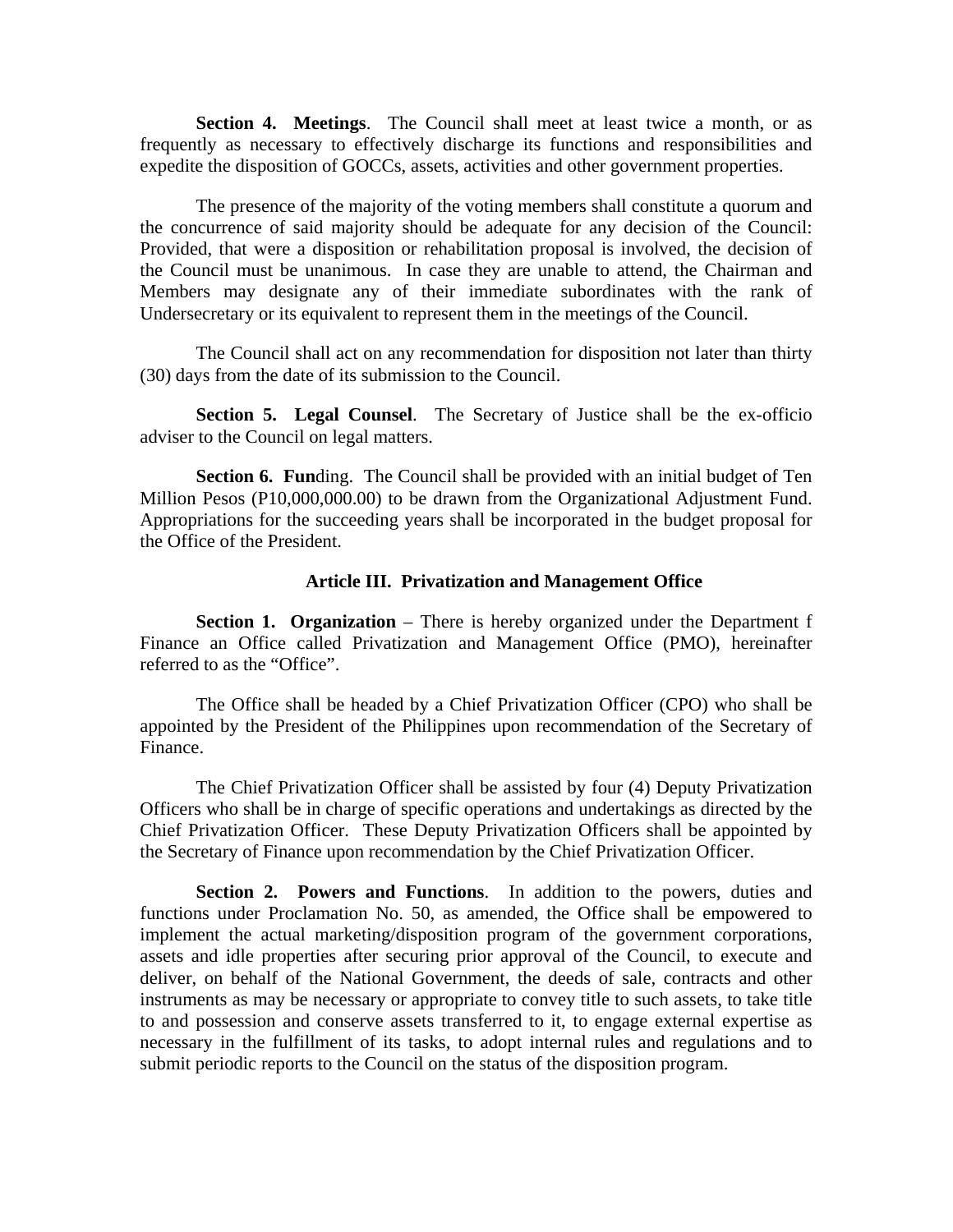Any and all sales and other modes of privatization or disposition shall not be considered final unless and until approved by the Council.

All receipts from the sale of assets of the Office, except portions thereof for reimbursable custodianship and/or operational expenses, shall be remitted to the National Treasury.

**Section 3. Powers and Functions of the CPO**. The CPO shall have the following powers and functions.

- 1. To enter into management and other contracts as may be appropriate; and
- 2. To develop the staffing requirements of the Office, and for this purpose, appoint, remove and fix the remuneration of the personnel of the Office: Provided, That as far as practicable, the CPO should rely on secondment from government entities undertaking related functions, and or qualified external expertise in an advisory capacity and on a contractual basis.

**Section 4. Qualifications**. No personal shall be appointed an Officer unless he or she is of good moral character, of unquestionable integrity and responsibility, and of recognized business competence. No person, or director, officer, consultant or stockholder of corporations constituting or having any interest in the assets assigned to the Office may be appointed as an Officer.

**Section 5. Internal Guidelines**. The Office, through its Chief Privatization Officer, may adopt and implement such internal rules and regulations necessary or convenient for the proper discharge of the functions of the Office. Provided, That such internal rules and regulations must be in accordance with existing laws, orders, decrees and proclamations. Provided further, That such rules and regulations may be subsequently amended, abrogated or disapproved by the Secretary of Finance.

**Section 6. Funding**. The Office shall be provided with an initial budget of Thirty Million Pesos (P30,000,000.00) to be drawn from the Organizational Adjustment Fund. The Office shall be allowed to retain commissions, due diligence fees and proceeds from the sale of Asset Bidding Rules, information memoranda and similar documents, as well as a portion or percentage of proceeds from disposition efforts, not to exceed ten percent (10%), to be approved by the Council to maintain a revolving fund to be utilized for the payment of fees and reimbursable expenses and of the costs and expenses incurred by the Office in the conservation and disposition of the assets held by it or in the performance of its other responsibilities under this Executive Order.

Appropriations for the succeeding year shall be incorporated in the budget proposal for the Department of Finance.

## **Article IV. Operational Provisions**

**Section 1. Transfer of Assets**. Pursuant to the provisions of Republic Act No. 8758, the financial assets of APT shall be transferred for disposition by the President to a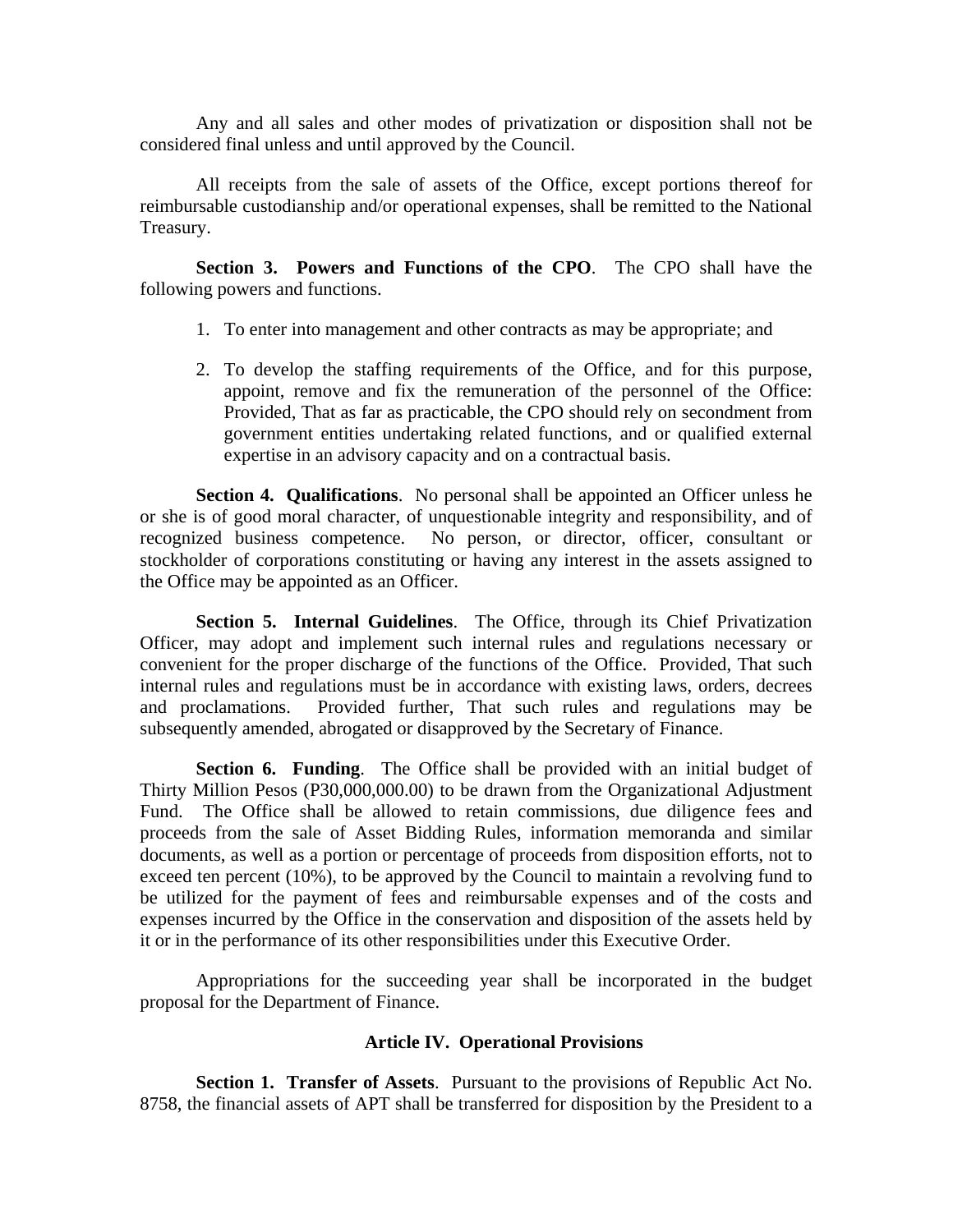trust department of the Land Bank of the Philippines. The physical assets remaining at the end of the term of APT shall immediately be transferred to the Office under the Department of Finance for appropriate disposition.

**Section 2. Utilization of Proceeds**. Upon the effectivity of this Executive Order, all receipts from the sale of assets shall be remitted to the National Treasury in the following proportion: sixty percent (60%) to the special account of the Agrarian Reform Fund and forty percent (40%) to the general fund: Provided further, That except for the subsidiaries of the Government Service Insurance System and the Social Security System, all government owned and controlled corporations shall remit to the National Treasury at least fifty percent (50%) of the net proceeds derived from the sale of shares or assets effective October 1, 1992. Provided further that the net proceeds shall mean gross proceeds less related liabilities and selling expenses as stipulated in the provisions of Republic Act No. 7661.

**Section 3. Sale of Small Local Investors**. Pursuant to the provisions of Republic Act No. 7886, a minimum of 10% of the sale of assets in corporate form shall be reserved to small local investors to develop the domestic capital market.

Any of the following transactions shall be deemed compliance on the sale to small local investors: (a) Initial Public Offering (IPO), (b) Employee Stock Option/Ownership Plans (ESOPs). Provided, that the Social Security System and Government Service Insurance System shall grant loans to qualified employees of the firms under privatization who would like to avail the ten percent (10%) stock offering as provided in this Executive Order, (c) sale to private and government employees, overseas workers, small farmers/fisherfolks and cooperatives through Government Financial Institutions such as GSIS, LBP, DBP and HDMF, (d) sales of assets/shares to individual investors not exceeding a maximum of P100,000.00, (e) sale of retirement funds, pension funds and other funds managed on behalf of employees and other individuals, (f) sale of privatization bonds issued by the Republic of the Philippines provided that the terms of such privatization bonds give the option to holders thereof to exercise the exchange option contained in such bonds either into shares in corporate assets privatized through the IPO or into a cash amount where the privatized corporate asset is being sold to one or more block investors.

#### **Article V. Miscellaneous Provisions**

**Section 1. Separability Clause** – Any portion or provision of this Executive Order that may be declared unconstitutional or invalid shall not have the effect of the nullifying the other provisions thereof: Provided, That the remaining portions can still stand and be given effect in their entirety to accomplish the objectives of this Order.

**Section 2. Repealing Clause** – All executive orders, rules and regulations and other issuances or parts thereof that are inconsistent with the provisions of this Executive Order are hereby repealed and modified accordingly.